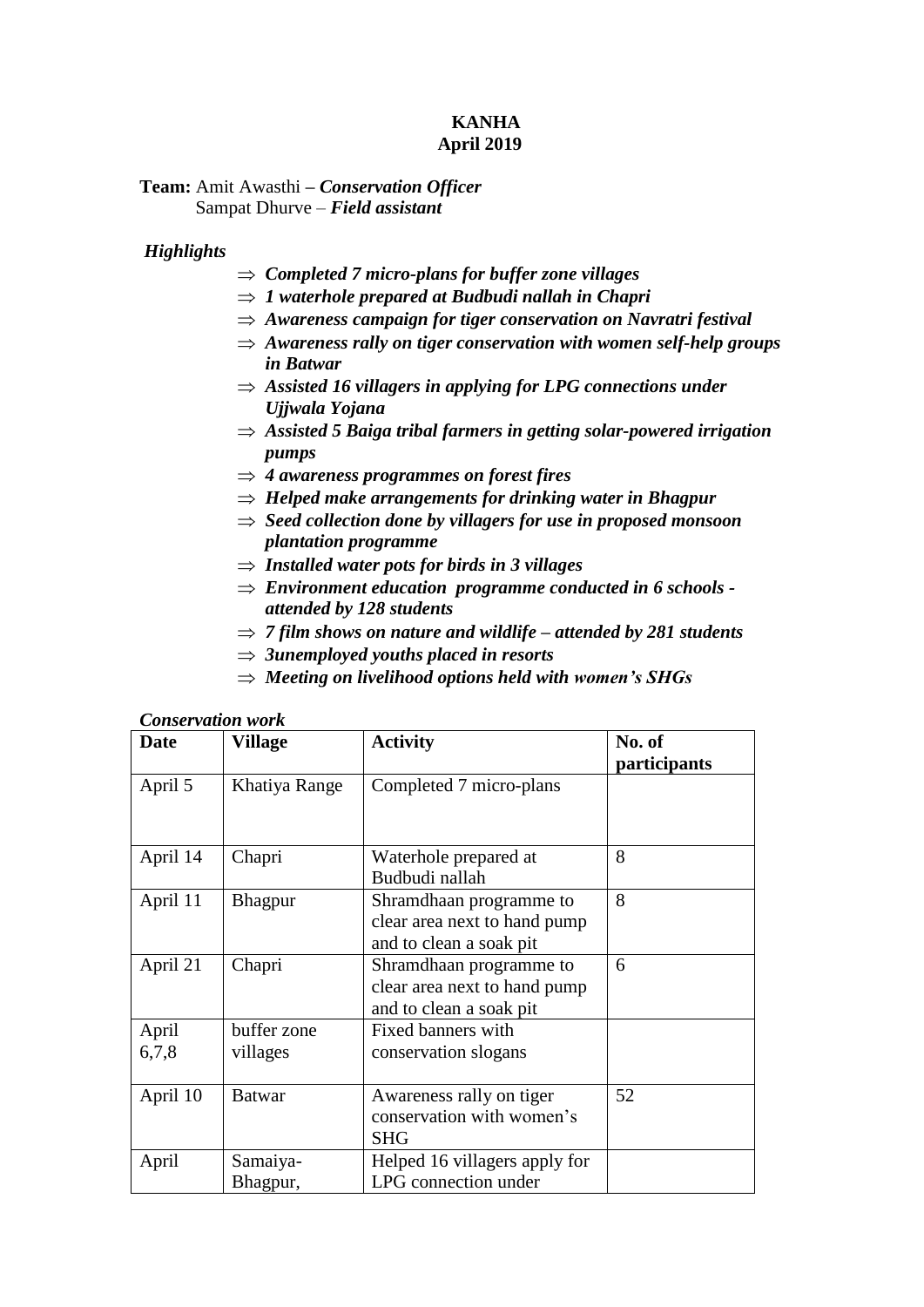|          | Batwar, Sautiya, | Ujiwala yojna                   |              |
|----------|------------------|---------------------------------|--------------|
|          | Manegaon,        |                                 |              |
|          | Patpara, Dhama   |                                 |              |
|          | ngaon            |                                 |              |
| April    | Dhamangaon,      | Assisted 5 Baiga farmers in     |              |
|          |                  | getting solar-powered           |              |
|          |                  | irrigation pumps                |              |
|          |                  |                                 |              |
| April 12 | <b>Batwar</b>    | Ramfal Pusham trained in        | 5            |
|          |                  | preparing vermi-compost         |              |
| April 3  | Sautiya          | Dug compost pit at Anjana       | $\mathbf{1}$ |
|          |                  | Bai Markam's residence          |              |
| April 4  | Manegaon         | Dug compost pit at Somvati      | $\mathbf{1}$ |
|          |                  | Bai Maravi's residence          |              |
| April 13 | Manegaon         | Dug compost pit at Kamla Bai    | $\mathbf{1}$ |
|          |                  | Dhurwey's residence             |              |
| April 19 | Samaiya          | Dug compost pit at Devki Bai    | $\mathbf{1}$ |
|          |                  | Tekam's residence               |              |
| April 27 | Samaiya          | Dug compost pit at Premvati     | $\mathbf{1}$ |
|          |                  | Bai Saiyam's residence          |              |
| April 14 | <b>Batwar</b>    | Awareness programme on          | 18           |
|          |                  | forest fires                    |              |
| April 18 | Bhagpur          | ---------------Do-------------- | 19           |
|          |                  |                                 |              |
| April 19 | Samaiya          | ---------------Do-------------  | 23           |
| April 27 | Dhamangaon       | ---------------Do-------------- | 14           |
|          |                  |                                 |              |
| April    | Batwar,          | Seeds collection for planned    |              |
| 20,22,23 | Manegaon,        | monsoon plantation              |              |
|          | Patpara          | programme                       |              |
| April    | Sautiya,         | Installed water pots for birds  |              |
| 3,4,11   | Chapri, Kutwahi  |                                 |              |

Satpuda Foundation assisted Range Forest Officer, Khatiya and the Green Brigade Foundation, Balaghat in preparing 5-year micro-plans for 7 buffer zone villages in the range. We conducted meetings with villagers to enquire about their needs and to know about local issues related to conservation. We are suggesting solutions in these plans as per the needs of the villagers. We had prepared similar micro-plans for Kutwahi and Khishi and are working on 3 remaining villages.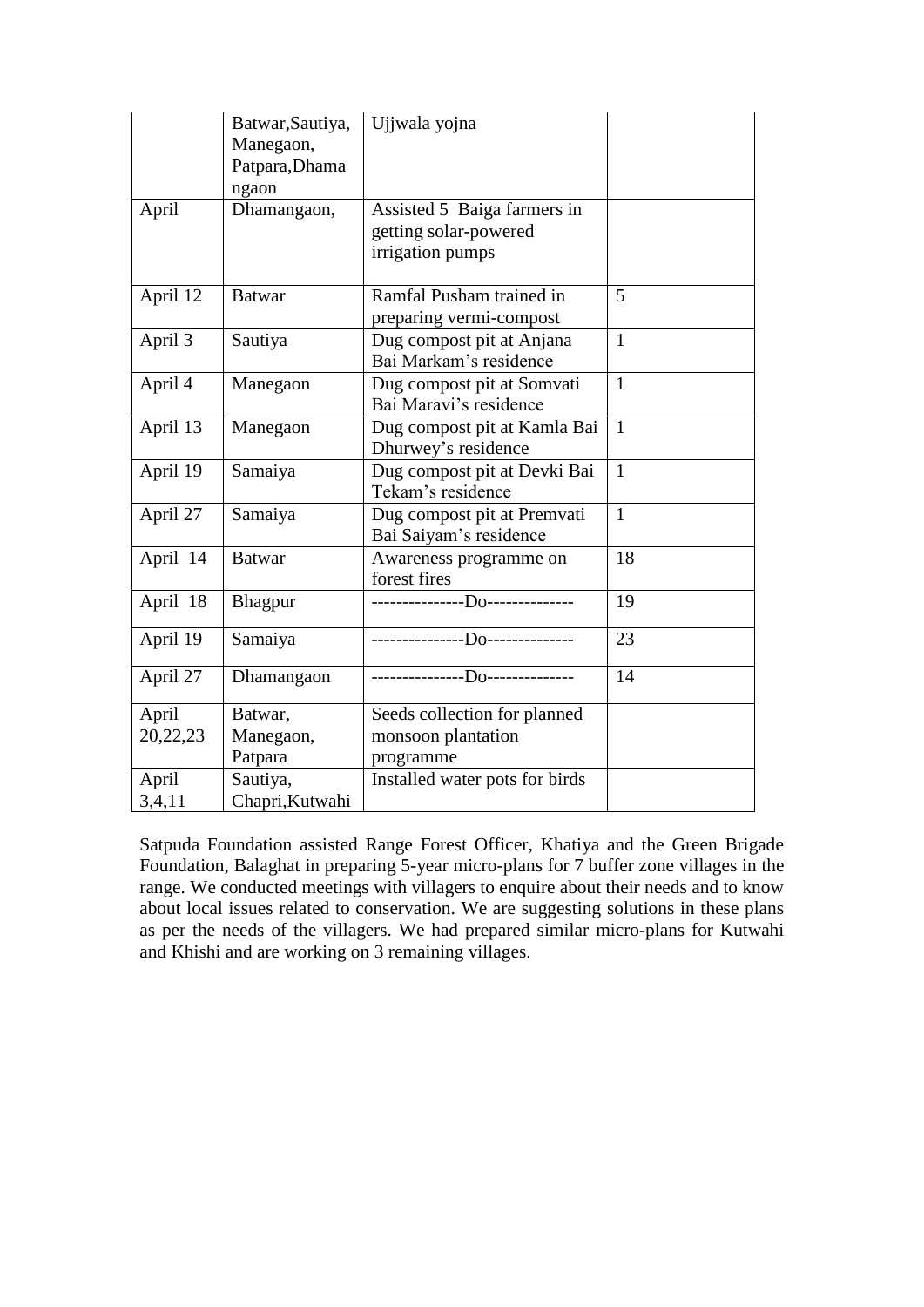

*Khatiya Range - Completed micro-plans*

During the month, our team organised a programmes to prepare a waterhole inside the jungle at Budbudi nallah in Chapri on April 14. Eight villagers from Chapri volunteered for the shramdhaan program. We prepare these waterholes at specific locations in consultation with the Forest Range Office, Khatiya. These waterholes will help provide clean water for wildlife and reduce their need to venture near human habitations for water during summer. It will thus help reduce man-animal conflict.



*Chapri – Team prepares water hole at Budbudi Nallah (left); Waterhole completed (right)*

On April 11, Sampath led a team of 8 people in a programme to clear weed growth and plastic waste around a hand pump and in a soak pit at Bhagpur. Wild growth had proliferated around the hand pump and access to the hand pump was affected. Our team, which comprised of 8 youths from the village, removed the wild growth and cleaned the area and prepared the soak pit. A similar programme was organised at Chapri on April 21.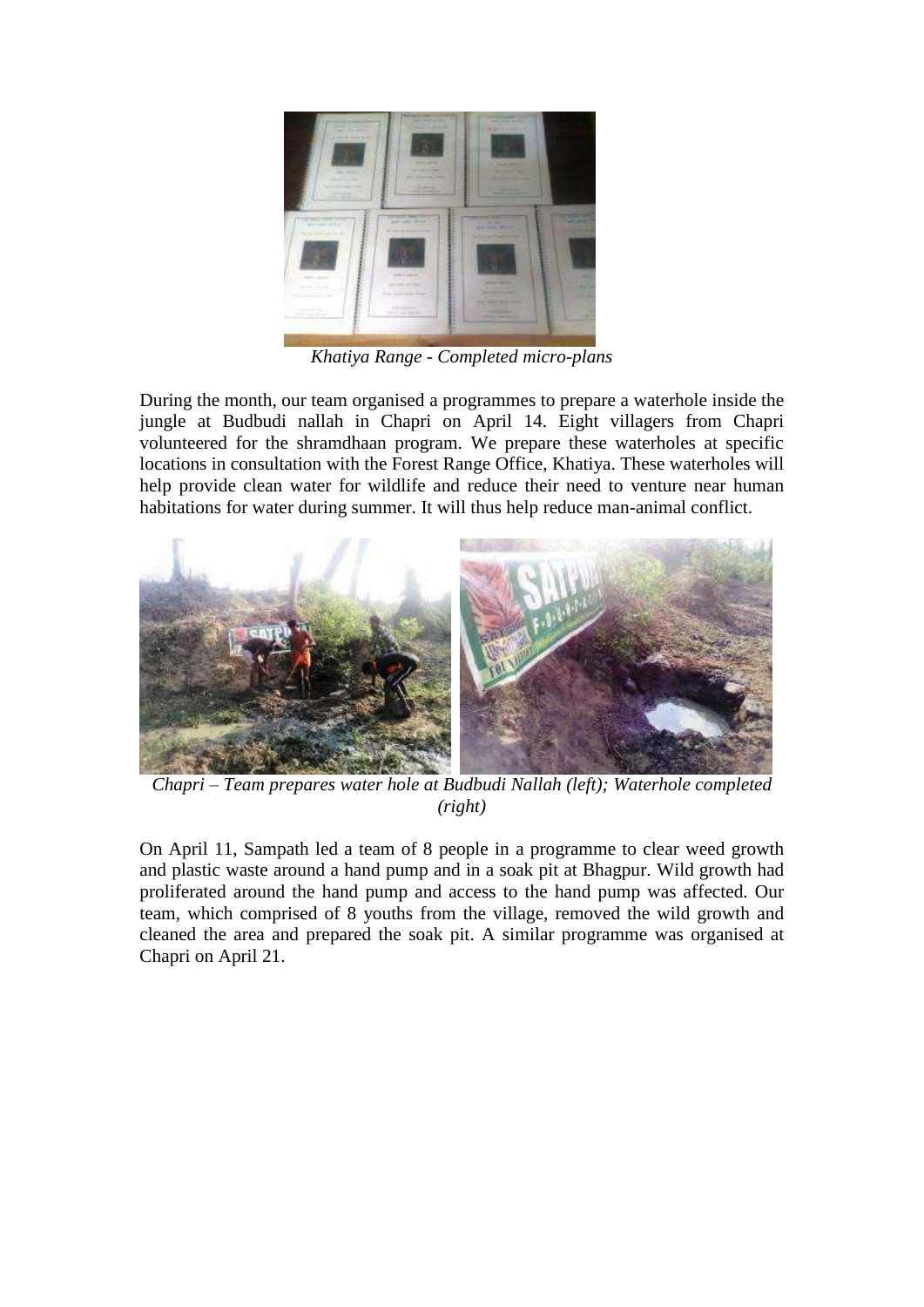

 *Bhagpur- Hand pump site before (left) and after our programme (right)*

In April, Satpuda Foundation along, with Kanha Eco-village Resort, spread the message of tiger conservation on the occasion of Navratri festival. Our team along with volunteers from villages posted banners with conservation massage in local dialect near Khatiya gate and along the main street leading to the gate. 40 locations were selected so that these banners are clearly visible to both local community as well as tourists.



*Khatiya - Awareness poster at shop near Khatiya gate (left) and main road (right)*

During April, our team organised conservation rallies in which members of women's self-help groups (SHGs) participated. At Batwar, on April 10, 52 women representing 10 SHGS later took part in a rally. The rally moved through different areas of the village, with the women raising slogans to make the community aware about the importance of tiger conservation.



`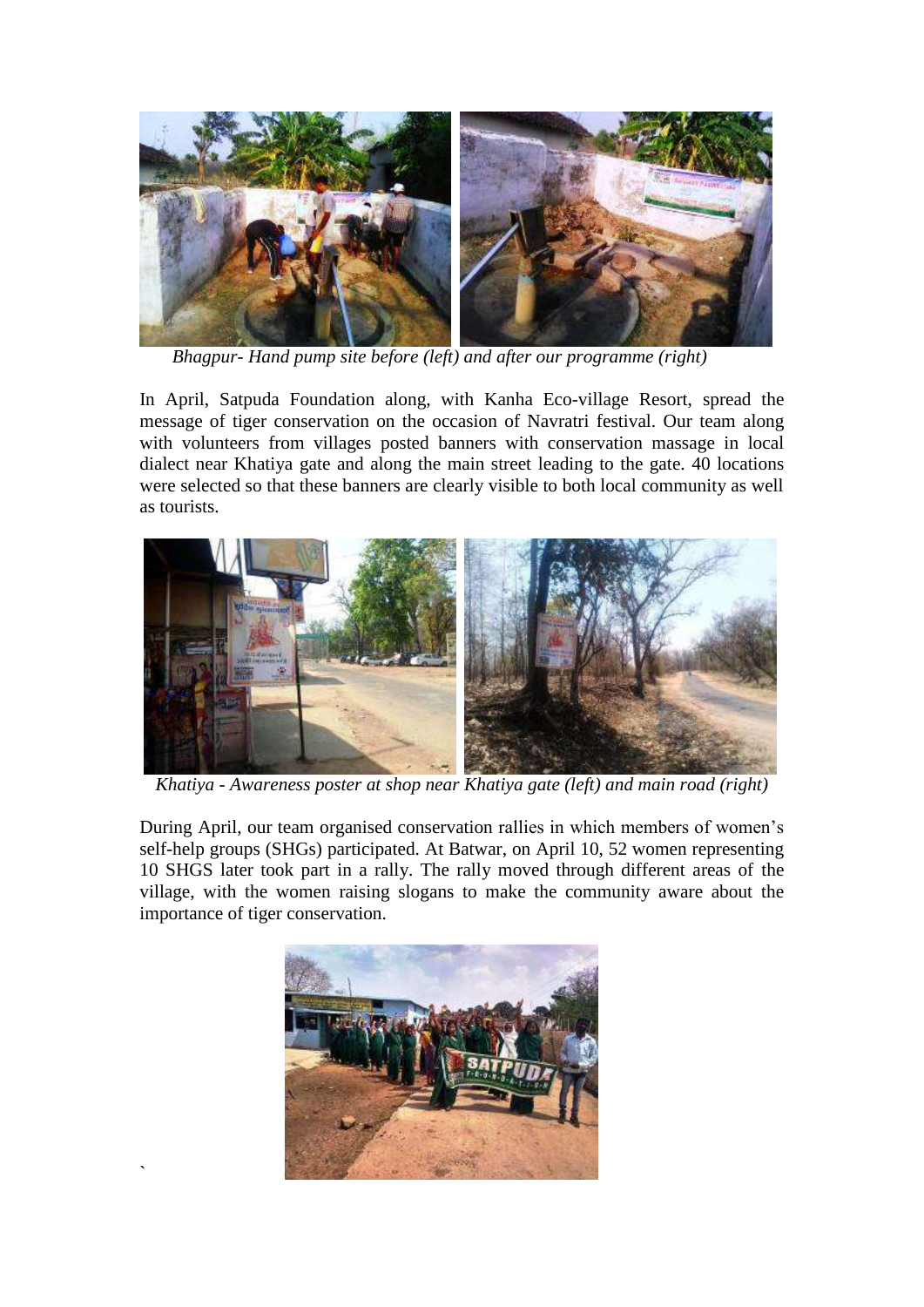## *Batwar - Members of women's SHGs start conservation rally organised by our team*

Satpuda Foundation had helped 12 families from Dhamangaon to apply for solarpowered pumps under a Government-sponsored scheme. This scheme is aimed at providing irrigation facilities specifically to tribal farmers. Out of these 12 applications, 5 were approved in April. Earlier in March, 4 farmers were provided this facility. The remaining 3 farmers will be provided solar pumps next month. By using solar power, farmers are adopting green and clean energy. Further, in remote locations like Dhamangaon, electricity supply is unreliable, affecting irrigation systems.

| List of villagers receiving solar-powered water pump |            |                   |  |  |
|------------------------------------------------------|------------|-------------------|--|--|
|                                                      | Village    | Name of villagers |  |  |
|                                                      | Dhamangaon | Ramdeen Baiga     |  |  |
| $\mathcal{D}$                                        | Dhamangaon | Kaliyo Bai Baiga  |  |  |
| 3                                                    | Dhamangaon | Lacchi Baiga      |  |  |
|                                                      | Dhamangaon | Mahadev Baiga     |  |  |
| 5                                                    | Dhamangaon | Titri Bai Baiga   |  |  |

Details of the beneficiaries are given in the table below:

## *List of villagers receiving solar-powered water pump*



*Dhamangaon- Sampath assists villagers in setting up solar-powered pumps*

Our team encourages organic farming as part of our strategy to reduce the impact of chemical fertilisers on fields adjoining prime wildlife areas. Part of our work includes assistance to villagers in setting up vermi-compost tanks and compost pits.

During April, we helped 5 villagers dig compost pits – Anjana Bai Markam of Sautiya on April 3, Somvati Bai Maravi of Manegaon on April 4, Kamla Bai Dhurwey of Manegaon on April 13, Devki Bai Tekam of Samaiya on April 19, and Premvati Bai Saiyam of Samaiya on April 27.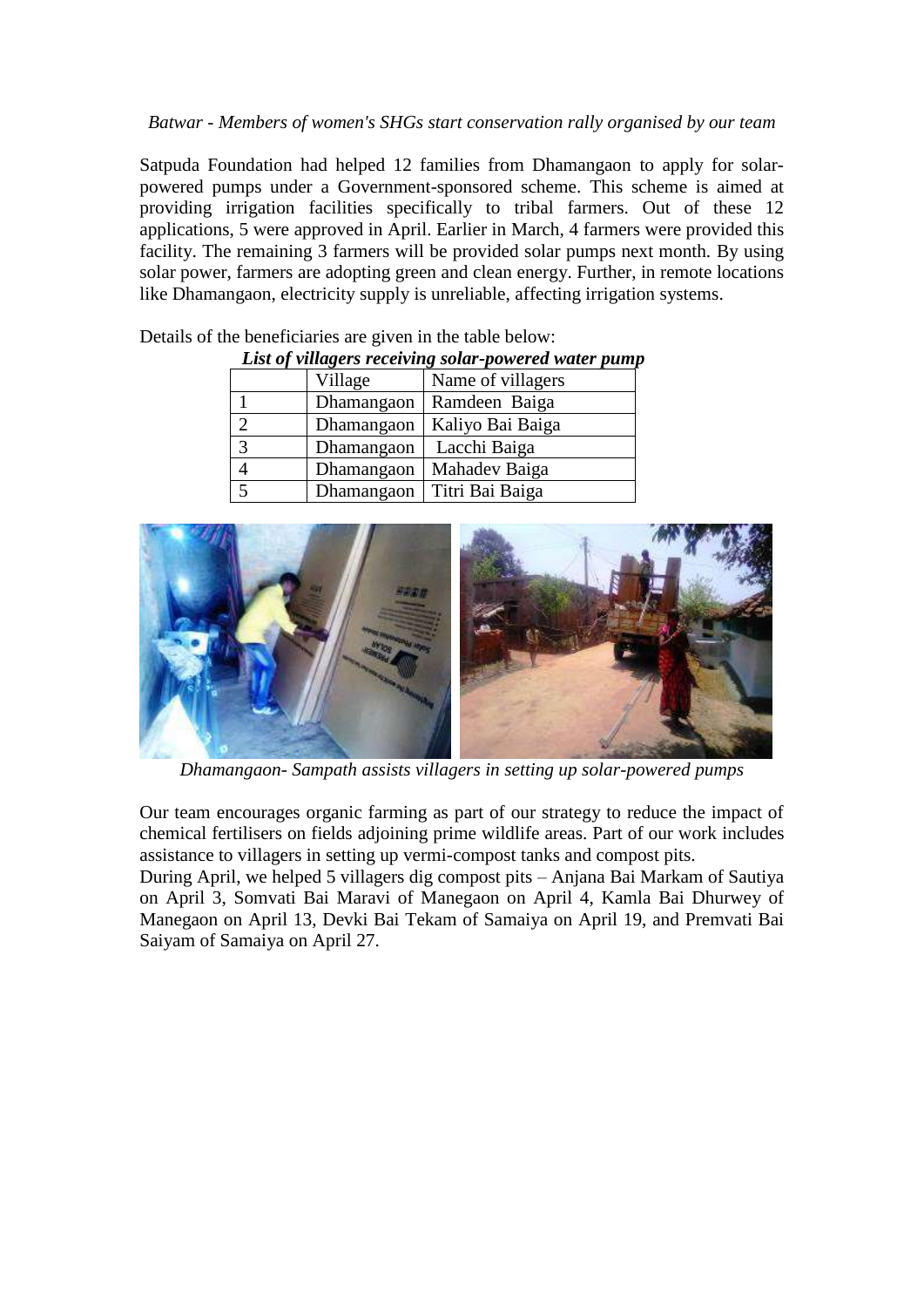

 *Samaiya- Compost pit built with our assistance at Premvati Bai Saiyam's house*

On April 12, our team provided training in preparing vermi-compost to Ramfal Pusham of Batwar village.



*Batwar- Ramfal Pusham* being *trained in preparing vermi-compost*

During the month, Amit organised 4 awareness programmes on forest fires. Fires are a recurring hazard during summers. Sometimes, villagers start fires as they believe that tendu leaves sprout better after such fires. Collection of tendu leaves takes place during April. In our awareness programmes, we explained the dangers that such fires cause to the forest and to wildlife and how they could harm villages if they blazed out of control.



*Samaiya – Amit Awasthi conducts awareness programme on forest fires*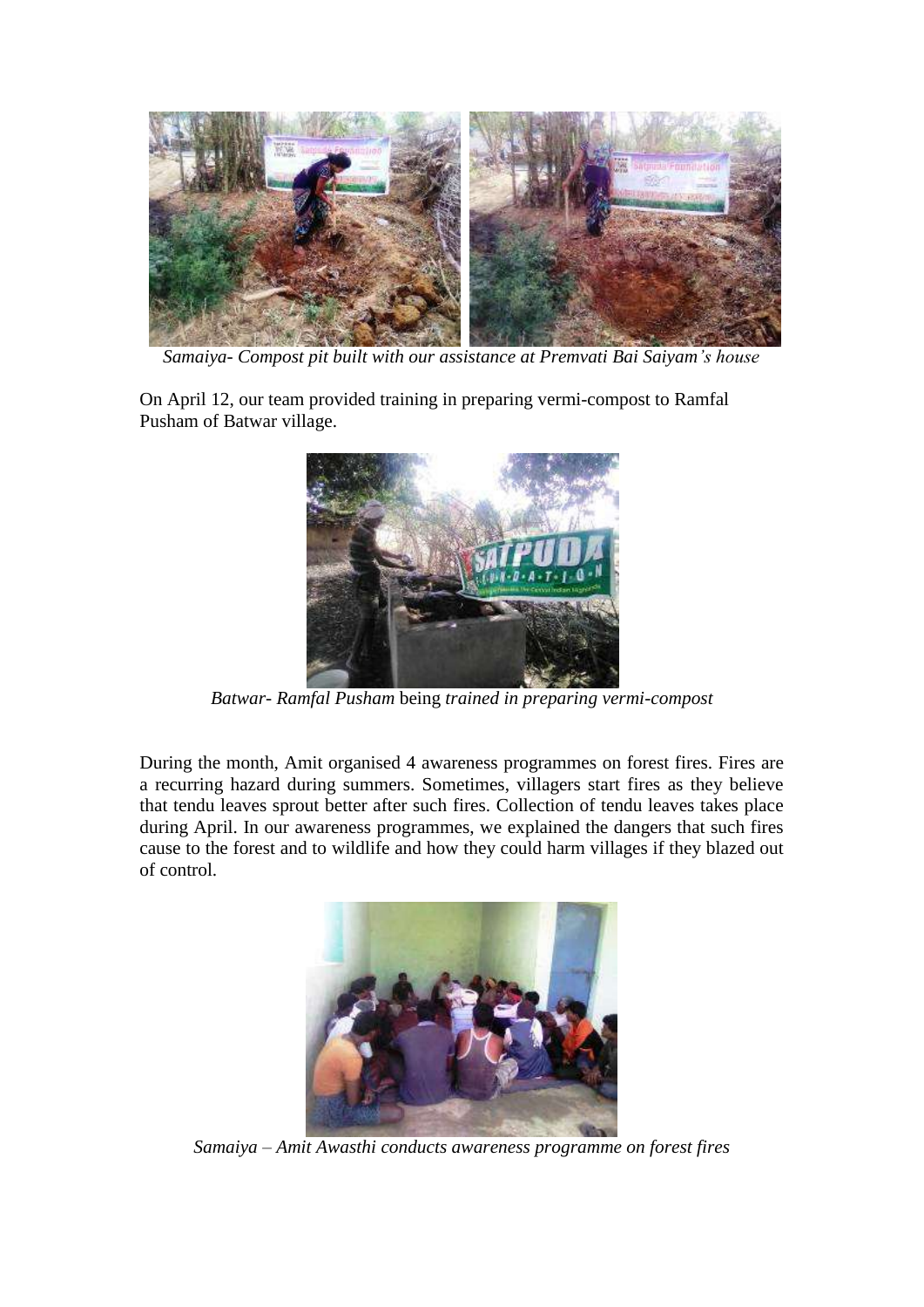Due to intense heat during summer season and unavailability of electricity in Bhagpur, villagers faced scarcity of drinking water. Despite repeated requests to authorities by the villagers, no action was taken. Amit Awasthi informed the local member of Legislative Assembly (MLA) and president of Tribal Project, Mr Narayan Singh Pattaji about the issue. Mr Pattaji took cognizance of the matter and requested District Collector, Mandla and Janpad Panchayat to take suitable measures. Water tankers were deployed in the village. Within the next couple of months, electricity will be restored in the village and new hand pumps will be provided.



*Bhagpur – Villagers get drinking water after our intervention*

In April, we encouraged villagers to collect seeds of local tree species. These seeds will be used to prepare saplings for our plantation drive during the monsoon season. Villagers collected seeds of *lendiya, saja, sallan* etc. found in and around their villages. We will now prepare saplings from these seeds and distribute them to the villagers during monsoon season.



*Patpara - Seeds collected by villagers*

With the summer heat at its peak, our team has been motivating villagers to put up containers with water so that birds and small animals can quench their thirst. Around 46 containers were put up in 3 villages in April.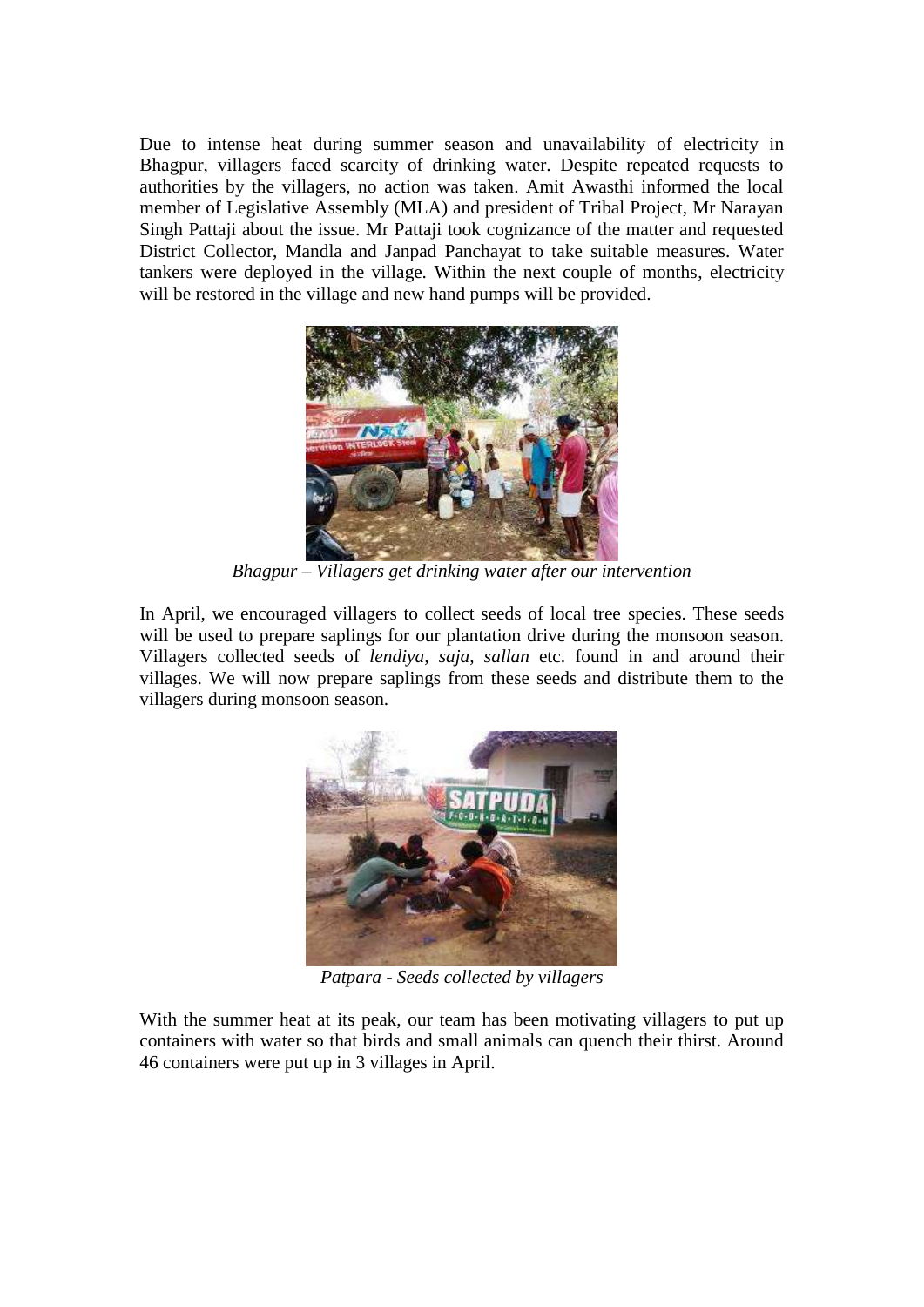

*Manegaon - Village child fills water pot for birds*

# *Education*

During the month, our team organized environment education programmes in 6 schools in the villages in our area of operations.

| S.no           | Date       | School                                    | Village       | Number of<br>participants |  |
|----------------|------------|-------------------------------------------|---------------|---------------------------|--|
| $\mathbf{1}$   | April<br>1 | <b>Government Primary School</b><br>(GPS) | Chapri        | 22                        |  |
| $\overline{2}$ | April<br>3 | <b>GPS</b>                                | Sautiya       | 12                        |  |
| 3              | April<br>4 | <b>GPS</b>                                | Manegaon      | 28                        |  |
| $\overline{4}$ | April<br>6 | <b>GPS</b>                                | <b>Batwar</b> | 17                        |  |
| 5              | April<br>8 | Government Middle School<br>(GMS)         | Patpara       | 23                        |  |
| 6              | April<br>9 | <b>GMS</b>                                | Dhamangaon    | 26                        |  |
|                |            |                                           | <b>Total</b>  | 128                       |  |



*Kutwahi - Sampath Dhurve conducts environment education programme in village school*

# **Education van programme**

There were 7 film shows on nature and wildlife conservation in April.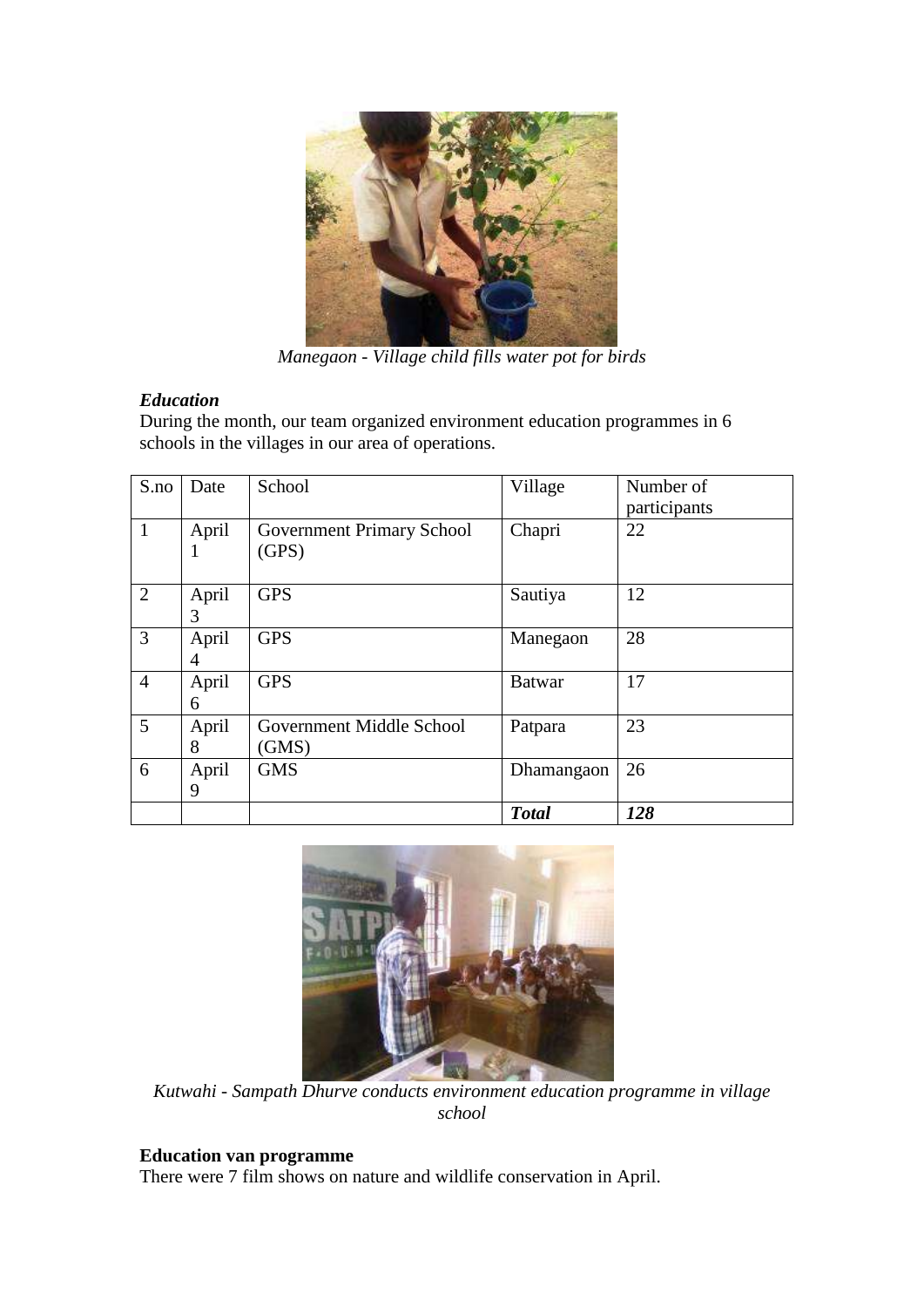| <b>Sr</b>      | Date     | Village    | Film name    | Participants |
|----------------|----------|------------|--------------|--------------|
|                | April 15 | Manegaon   | Kanha Laxmi  | 34           |
| 2              |          | Patpara    | $-c-do---$   | 46           |
| 3              | April 16 | Dhamangaon | $-do---$     | 46           |
| $\overline{4}$ |          | Bhagpur    | $-do---$     | 42           |
| $\overline{5}$ |          | Samaiya    | $-do---$     | 51           |
|                |          |            |              |              |
| 6              | April 17 | Kutwahi    | --do---      | 34           |
|                |          | Sautiya    | $-do--$      | 28           |
|                |          |            | <b>Total</b> | 281          |



*Sautiya - School children and villagers watch film on nature and wildlife conservation*

# **Livelihood programmes**

### *Employment Cell*

We helped 3 youths get jobs during the month of April

| S.             | <b>Date</b> | <b>Village</b> | <b>Name</b>  | <b>Monthly</b> | <b>Education</b> | Age | Job            |
|----------------|-------------|----------------|--------------|----------------|------------------|-----|----------------|
| No.            |             |                |              | Salary in      |                  |     |                |
|                |             |                |              | rupees         |                  |     |                |
| 1.             | April       | Mocha          | Anil         | $5,000/- +$    | $12^{th}$        | 35  | Assistant      |
|                | 9           |                | Dubey        | meals          | standard         |     | Manager at     |
|                |             |                |              |                |                  |     | Kanha Eco-     |
|                |             |                |              |                |                  |     | village        |
|                |             |                |              |                |                  |     | Resort, Chapri |
| $\overline{2}$ | April       | Chapri         | Vivek        | $3,500/ - +$   | 10 <sup>th</sup> | 18  | Waiter at      |
|                | 12          |                | Thakur       | meals          | standard         |     | Kanha Resort,  |
|                |             |                |              |                |                  |     | Mocha          |
| $\overline{3}$ | April       | Chapri         | Ajay         | $3,500/ - +$   | $12^{th}$        | 19  | Waiter at      |
|                | 18          |                | <b>Uikey</b> | meals          | standard         |     | Kanha Resort,  |
|                |             |                |              |                |                  |     | Mocha          |